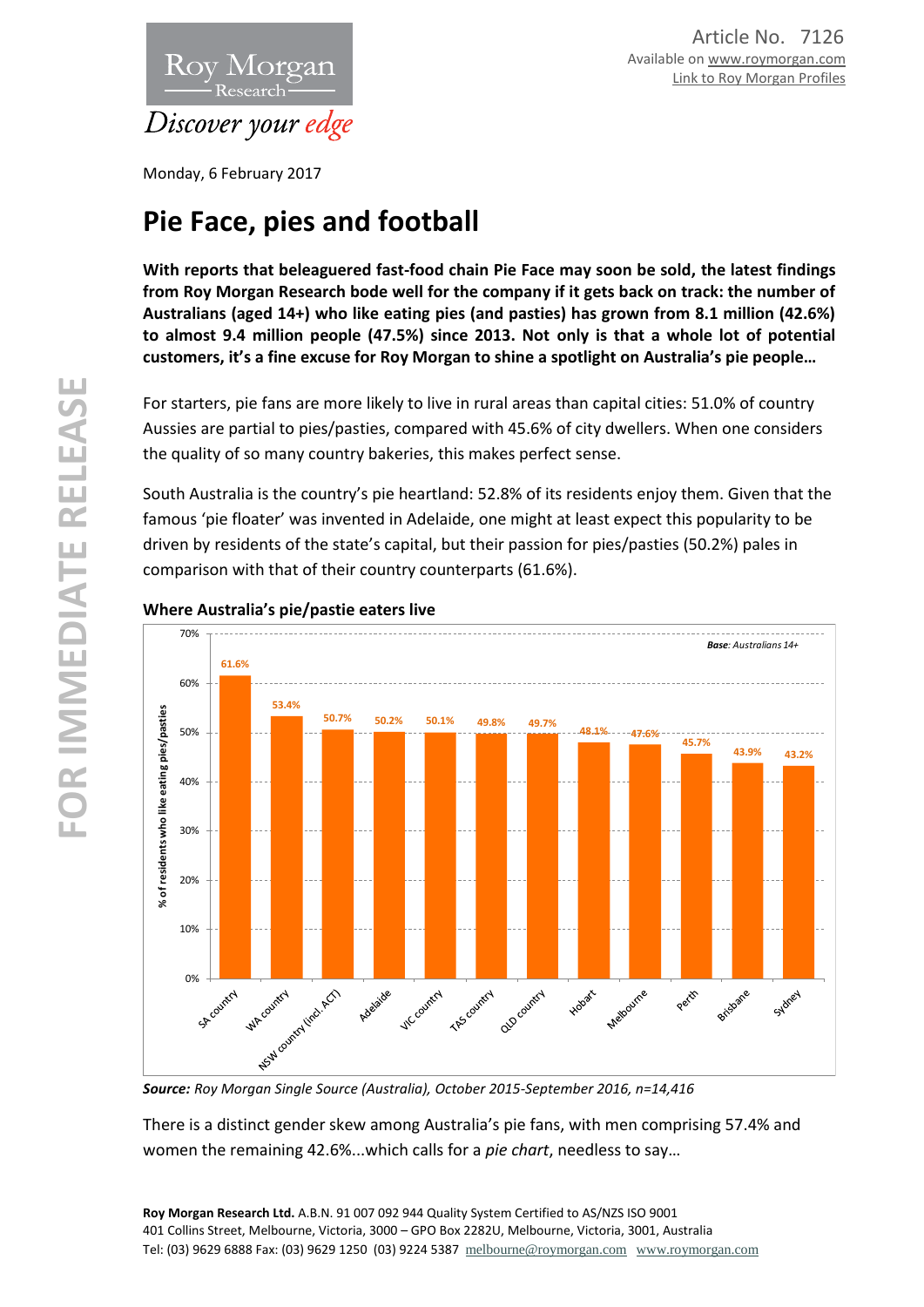

## **A male-dominated food fancy: Australia's pie fans by gender**

*Source: Roy Morgan Single Source (Australia), October 2015-September 2016, n=14,416*

# *The football connection*

As clichéd as it may sound, Roy Morgan data confirms that footy and pies are a match made in heaven, with supporters' level of 'involvement' in their chosen code also having some bearing on their penchant for pies.

An above-average proportion of AFL supporters (56.4%) like eating pies/pasties, with financial members of AFL clubs (59.0%) and supporters who attend matches (59.8%) being even more partial to them. (Obviously, it's no coincidence that Aussie pie brand Four'n Twenty sponsors AFL teams Brisbane Lions, Fremantle Dockers and Port Adelaide Power.)

Similar proportions of general NRL supporters (55.5%) and financial members of NRL clubs (55.4%) are pie fans, while supporters who attend matches (56.3%) are slightly more likely to like eating them. Once again, Four'n Twenty is in on the sponsorship action, partnering with Brisbane Broncos and Cronulla Sharks.

Meanwhile, 58.5% of A-League supporters like pies/pasties, a higher proportion than either AFL or NRL supporters—but none of the League's 10 teams have a pie-related sponsor. In contrast to the other two codes, pies are more popular with A-League supporters who watch matches on TV (56.7%) than attend matches (54.4%) or are paid-up members of an A-League club (52.4%). Could this be an TV advertising opportunity waiting to happen for Pie Face?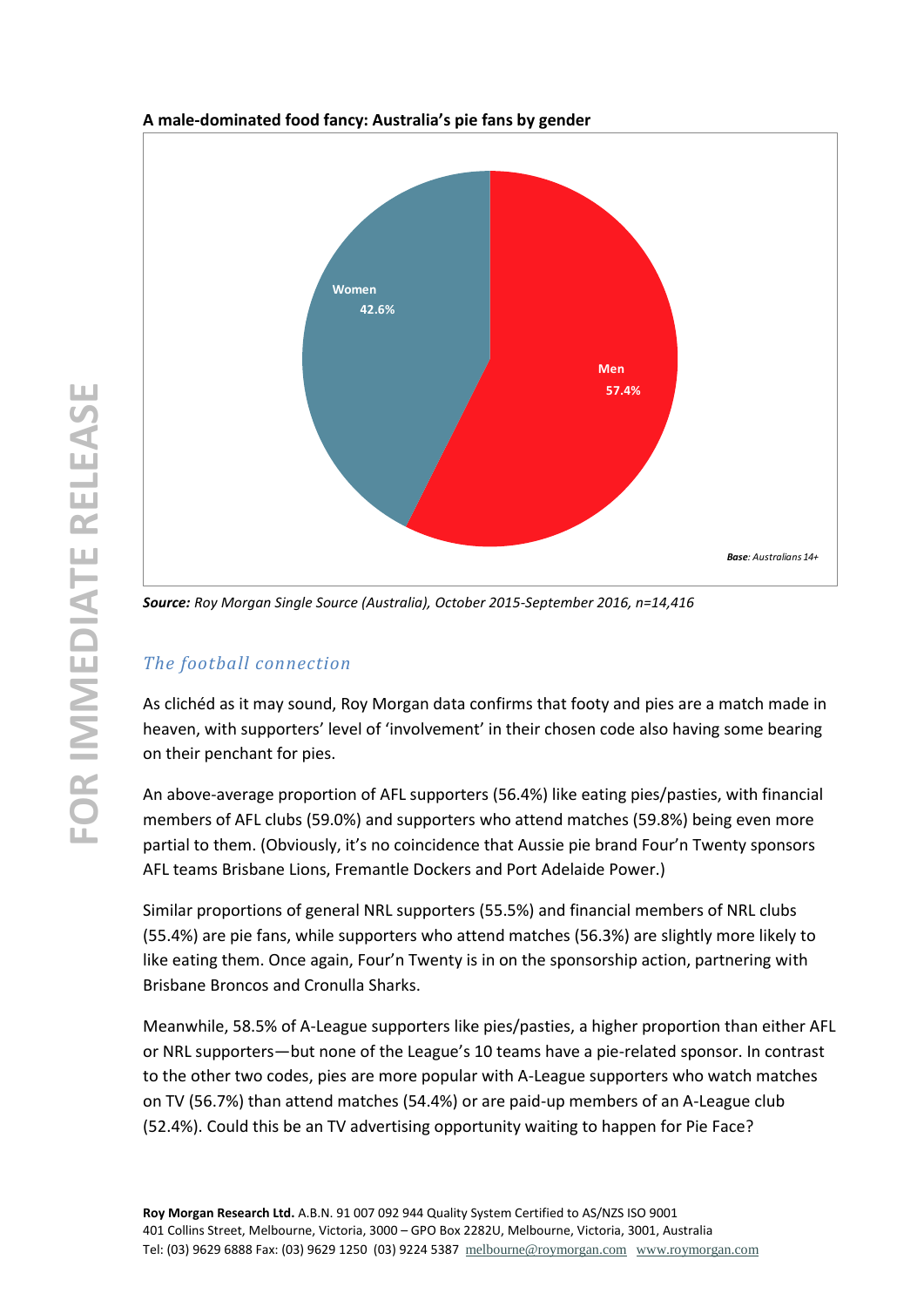

#### **Football supporters, their level of involvement, and pies/pasties**

*Source: Roy Morgan Single Source (Aust), October 2015-September 2016, n=14,416. Base: Australians 14+*

#### **Norman Morris, Industry Communications Director, Roy Morgan Research, says:**

*"Amid reports that Pie Face is on the verge of being sold, it's interesting to see that South Australia is home to the country's highest proportion of pie lovers. Currently, Pie Face has stores in Victoria, New South Wales and Queensland: but perhaps the new owners should consider expanding beyond the east coast?* 

*"Furthermore, Pie Face's stores tend to be in capital cities—with more than half their stores located in Sydney, a city whose residents are less likely to enjoy eating pies/pasties than anywhere else in Australia. Indeed, as our data suggests, a move into key rural/regional areas might bear fruit for the chain.*

*"Of course, nobody would be surprised to learn that pie fans are predominantly male, or likely to be supporters of the three main football codes. After all, buying a pie while at a match is almost obligatory, a fact clearly not lost on AFL/NRL sponsor Four'n Twenty.*

*"But geographical location, gender, and football affiliations are just the tip of the iceberg. For pie/pastie brands and retailers keen to really understand those consumers in the market for their product, there are few resources more useful than Roy Morgan's profiling tool Helix Personas. Breaking down the population into 56 distinct segments (Personas) based on demographics, lifestyle, attitudes, behaviour and values, Helix allows us to pinpoint those Aussies most likely to be pie fans.*